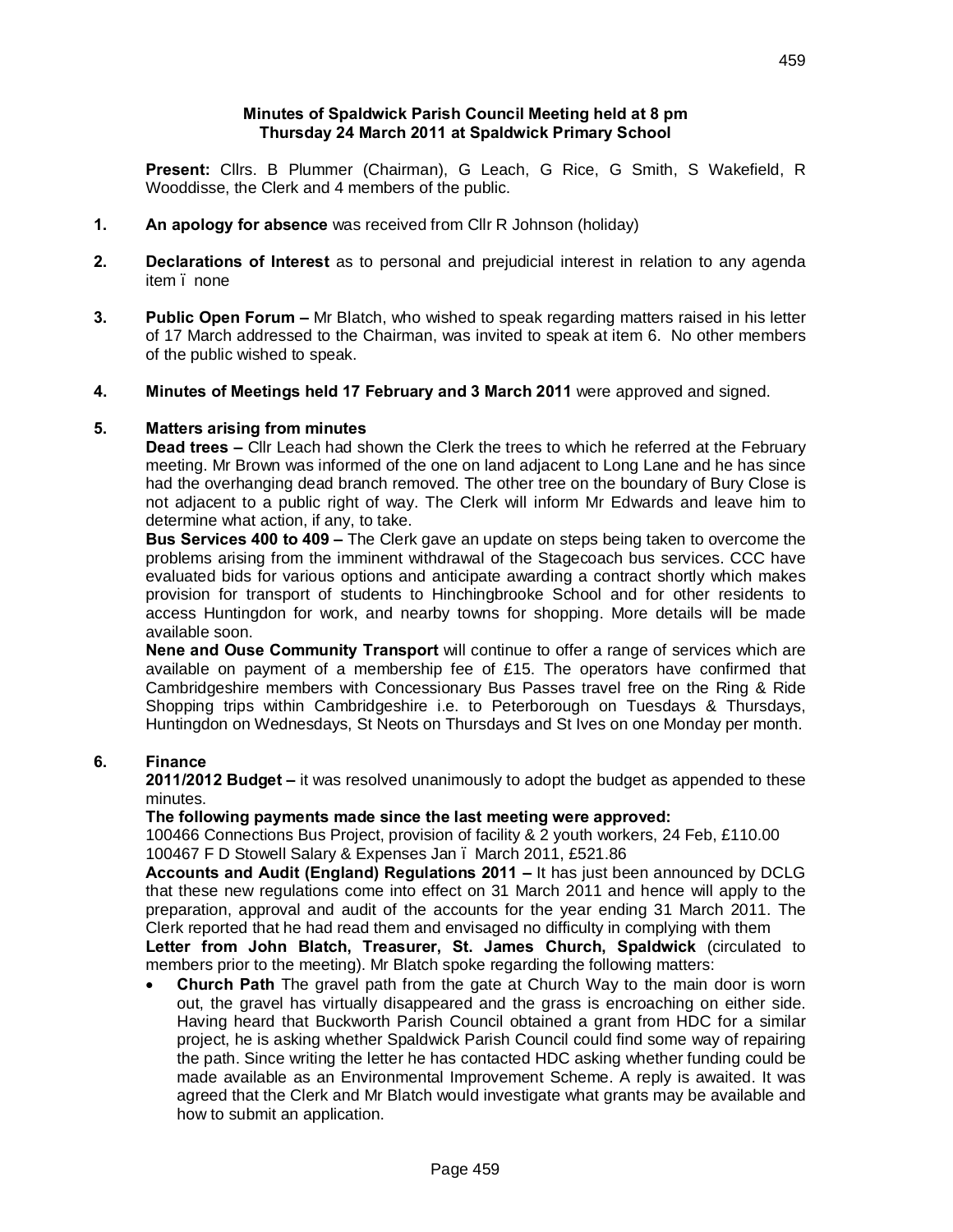· **Royal Wedding** A Garden Party to celebrate the occasion is to be held at 43 High Street on Saturday 30<sup>th</sup> April in aid of St. James Church. Mr Blatch is hoping for a turnout of 100 or more, and asks whether the Parish Council would like to be associated with the celebration and pay for the Loyal Toast of sparkling wine. During the subsequent discussion alternative means of funding the toast were suggested and Mr Blatch withdrew his request.

# **7. Planning**

## **Woolley Hill Wind Farm Community Liaison Group**

The meeting planned for 15 March was cancelled and is rescheduled for 6 April.

## **Woolley Hill Wind Farm Planning Application 1001741FUL**

In response to requests for additional information regarding the environmental impact, RES have submitted Supplementary Environmental Information (SEI) to HDC. The Clerk gave a report on the content which provides answers to questions raised by the HDC Landscape Architect, the Environment Agency, Natural England, CCC Highways and English Heritage. The Clerk is to circulate a summary of the SEI to members and to provide them with links to the full document on the HDC website. Members wishing to comment were asked to advise the Clerk as soon as possible, the dead line for replies to HDC being 15 April.

#### **New Planning Application**

1100342TREE**,** Work to trees near the gateway, The Old Rectory, Pound Close, Spaldwick. Council welcomed the proposal to carry out remedial work but agreed not to comment on the details which can be better dealt with by the HDC Arboricultural officer.

#### **To note HDC decision**

**Application 1002042FUL,** Erection of 25 metre high wind turbine, Glebe Farm, Barham Road - Permission granted.

- **8. Village Hall –** The Chairman reported that he and Eddie Roughsedge are arranging to meet the HDC Head of Planning Services within the next few weeks to seek guidance on the possible sites for the hall.
- **9. Parish Plan –** The Chairman reported that at the next meeting he will present a summary of the progress against the actions identified in the Plan.

#### **10**. **Environmental Issues**

#### **Jointly Funded Minor Improvement Scheme 2010/11, High Street Footway**

At the last meeting the Parish Council approved the scheme for the footway to run alongside the kerb and for the kerb to be extended into the roadway to maintain the footway width past the telegraph pole west of Ivy House.

The Clerk was subsequently advised that the HDC Conservation Group objected to the change to the kerb due to its proximity to Ivy House (a listed building). After consulting councillors by email he asked CCC to look again at the possibility of taking the path around the rear of the telegraph pole, but for various reasons this option was rejected and they concluded that the best option is for the footway to run alongside the existing kerb, accepting that it will be narrowed as it passes the telegraph pole. The order has been placed accordingly. It is anticipated that work will start shortly.

Council agreed to accept this situation.

# **11. Queen Elizabeth's Diamond Jubilee June 2012 and Royal Wedding 29 April 2011**

**Royal Wedding –** It was agreed that the Parish Council would not arrange any celebration itself in view of the other known events already planned – Church Garden Party & Street Party in Ivy Way.

**Diamond Jubilee** – Since the picture of the Silver and Golden Jubilee plaques appeared on the front of the March edition of Spaldwick News with the question %977, 2002 What do we do for 2012?", only one idea has been received. Alan and Faye Barnden have suggested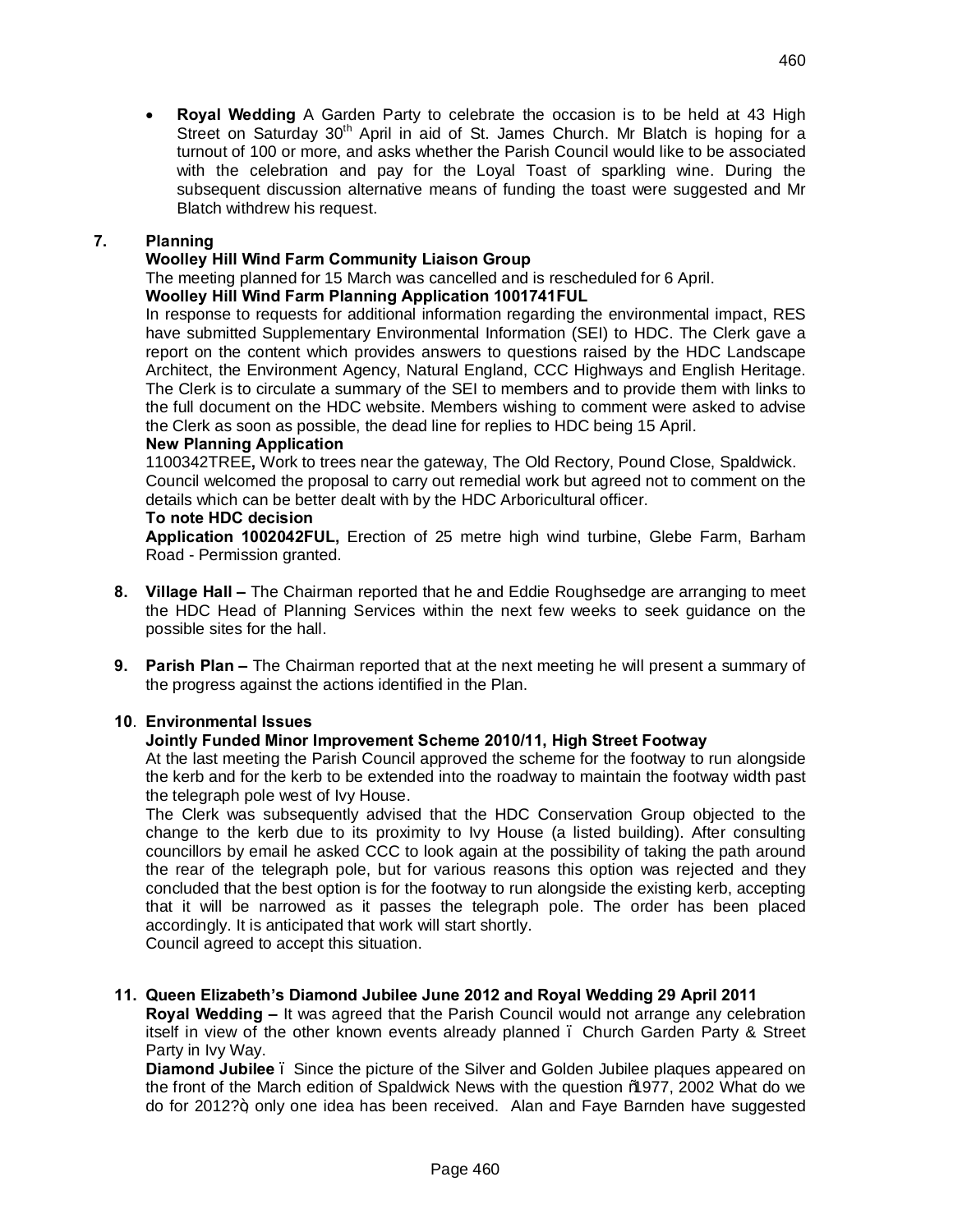something providing a view through time from 3000 BC to the present, based on findings from the archaeological excavations on Thrapston Road. During discussion of this idea, the general feeling was that this could take the form of a semi-permanent feature to be displayed in the Church or Village Hall.

#### **12. Inspection / Repair / Replacement of Assets**

**War Memorial** – awaiting visit of contractor to survey the memorial.

#### **Notice Boards** – Order placed.

**Inspection of Children's Play area –** Cllr Rice reported that when he carried out a check on 20 February there were no problems. He confirmed that inspections will be repeated monthly. He reported that the % Dogs+sign had been moved to avoid it being masked by the hedge. Alex Bromley was thanked for doing this work.

## **Play equipment stored at West Lodge Farm**

Cllr Wooddisse queried whether the large roll of safety surface could be re-used. If not, he suggested it should be scrapped. The Clerk is to ask Wicksteed for their comments.

**13. Complaints Procedure –** It was resolved to adopt the draft procedure circulated to members with the agenda.

# **14. Correspondence**

**North West Hunts Neighbourhood Forum** will be held at Yaxley on 4 April.

**Sportivate** aims to get semi sporty people aged 14-25 years to complete weekly coaching sessions, with two in five to carry on playing sport regularly. The projects will run for 6 weeks and each session should be one hour in duration. The Clerk to pass details to the Youth Group

**HDC Employment Land Availability Assessment –** Consultation on the Draft will take place from 25 March to 26 April. The Clerk will inform members of any matters relevant to Spaldwick prior to the next meeting.

#### **15. Any other business**

**Asset Register –** In response to the Clerkos request for assistance Cllr Leach agreed to photograph the street furniture and other items listed on the register.

**Making Spaldwick Bloom** – Cllr Leach had circulated to members prior to the meeting a note outlining his proposal for planting in the village. After discussion it was agreed that he would seek further advice from interested villagers as to the most sustainable form of planting bearing in mind that maintenance would depend on volunteers. When a firm scheme has been agreed details will be published and volunteers will be invited to join a rota to maintain the plants.

#### **16. Dates of future meetings**

**Parish Council** - Thursday 21 April 2011 **Annual Parish Meeting** - Thursday 28 April 2011

In the absence of any other business the meeting closed at 9.25 pm